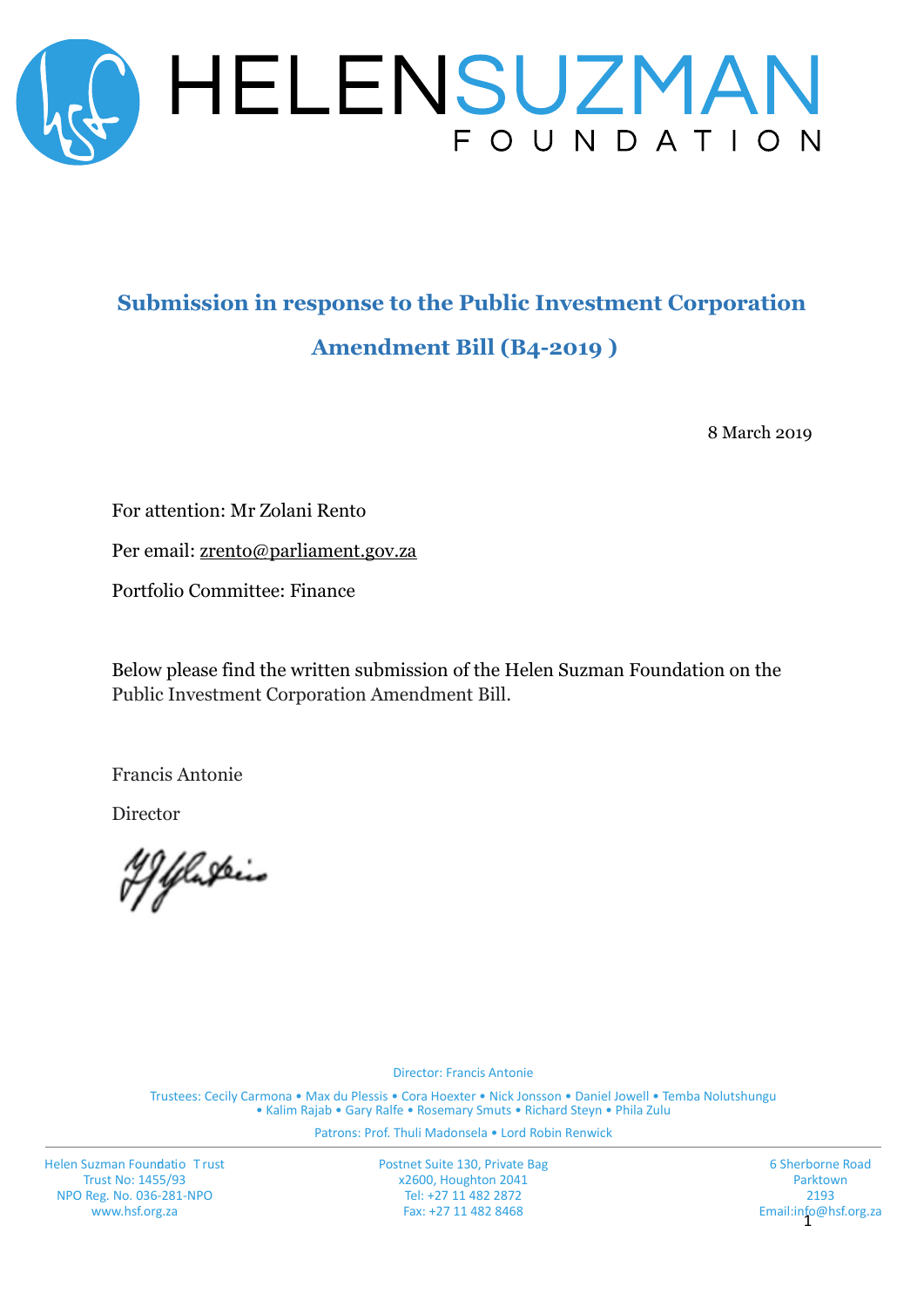

## **Submission in response to the Public Investment Corporation**

**Amendment Bill (B4-2019)**

#### **1. Introduction**

The Helen Suzman Foundation ("HSF") welcomes the opportunity to make a submission on this Bill. We see this opportunity as a way of fostering critical, yet constructive, dialogue between civil society and government in terms of the legislative process.

Our mandate is to promote and defend South Africa's constitutional democracy. The HSF's interest in The Public Investment Corporation Amendment Bill ('the Amendment Bill') arises from our on-going research and analysis on issues of transparency, accountability and the proper functioning of the Public Investment Corporation.

We are available to make oral submissions during the public hearing phase of this Bill before the Portfolio Committee on Finance ("the Committee"), should the Committee request us to do so.

### **2. Background**

The strategic role that the Public Investment Corporation (**"**the PIC") plays within the South African economy, and by extension the African economy at large, is not something that can or should ever be downplayed:

- − with assets under management of R2,08 trillion, investments in the JSE contribute to approximately 12.5% of its market capitalisation.
- − 876 million US dollars have been approved for investments in the rest of the continent.

The PIC is a parastatal which, as a result of its role as fund manager of assets incomparable in size in South Africa, holds great potential to assist our country and its citizens in turning the economic wheel – which will help to lift our fellow South Africans out of poverty, and further the shared goals enshrined in our Constitution.

We therefore thank you for the steps that you have taken in order to try and address the current issues plaguing the PIC.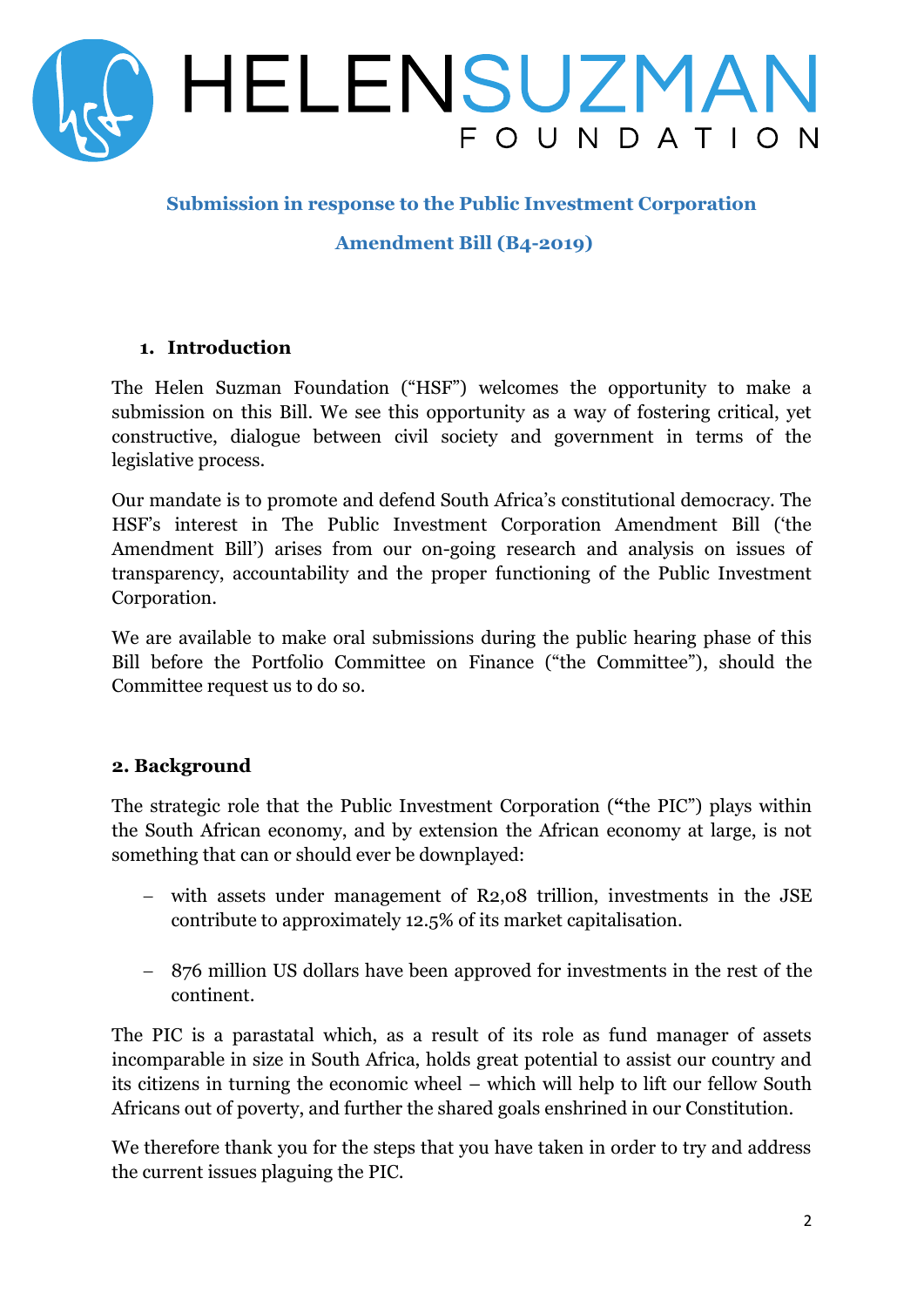### **3. Core concerns**

With regards to the Bill as it stands, the Helen Suzman Foundation (HSF) raises the following areas of concern in the Amendment Bill;

- 1. The proposal in Section 2 *(b)*
- 2. The proposal in Section 2 *(c)*
- 3. The proposal in Section 3 (b)
- 4. HSF proposal regarding the disclosure of investment expenses, as well as consultant and professional services expenses.

# **3.1 The proposal in Section (2)(b)**

The proposed new Section 6(1)(A) calls explicitly for the Deputy Minister of Finance, or any other Deputy Minister in the economic cluster, to be chairperson of the PIC board. On this matter we are in agreement with the findings of a recent official governance report on the PIC, $\frac{1}{2}$  compiled at the request of the PIC itself, by the former executive director of the PIC, Mr Vuyo Jack.

Mr Jack's report was presented to the commission of enquiry into the PIC on Monday, 4 March 2019. Speaking to the report, which was formulated after having visited other major public pension fund managers around the globe, Mr Jack argued that there is no legal or economic principle that supports the provision that the chairperson of the PIC board should be a political office bearer, and that it would exacerbate risk. 2

Not because a political appointee would be a shareholder chair, nor that he or she would not have the requisite skills, but rather because of, as Mr Jack puts it, the fluid nature of politics<sup>3</sup> should mitigate against a party political office bearer even if he or she would have the requisite skills. The HSF therefore supports Mr Jack's call for the chair of the PIC board not to be a political office bearer.

Should the Committee proceed with the amendment as envisaged in the Bill, the HSF strongly urges that provision be made for a non-political deputy chairperson. This provision should also stipulate that the non-political office bearer deputy chairperson must take over chair duties when real or perceived conflicts of political interest arise

**<sup>.</sup>** <sup>1</sup> Annexure 1.

<sup>2</sup> Annexure 2 at 53.

<sup>3</sup> Op cit note 1 at 25.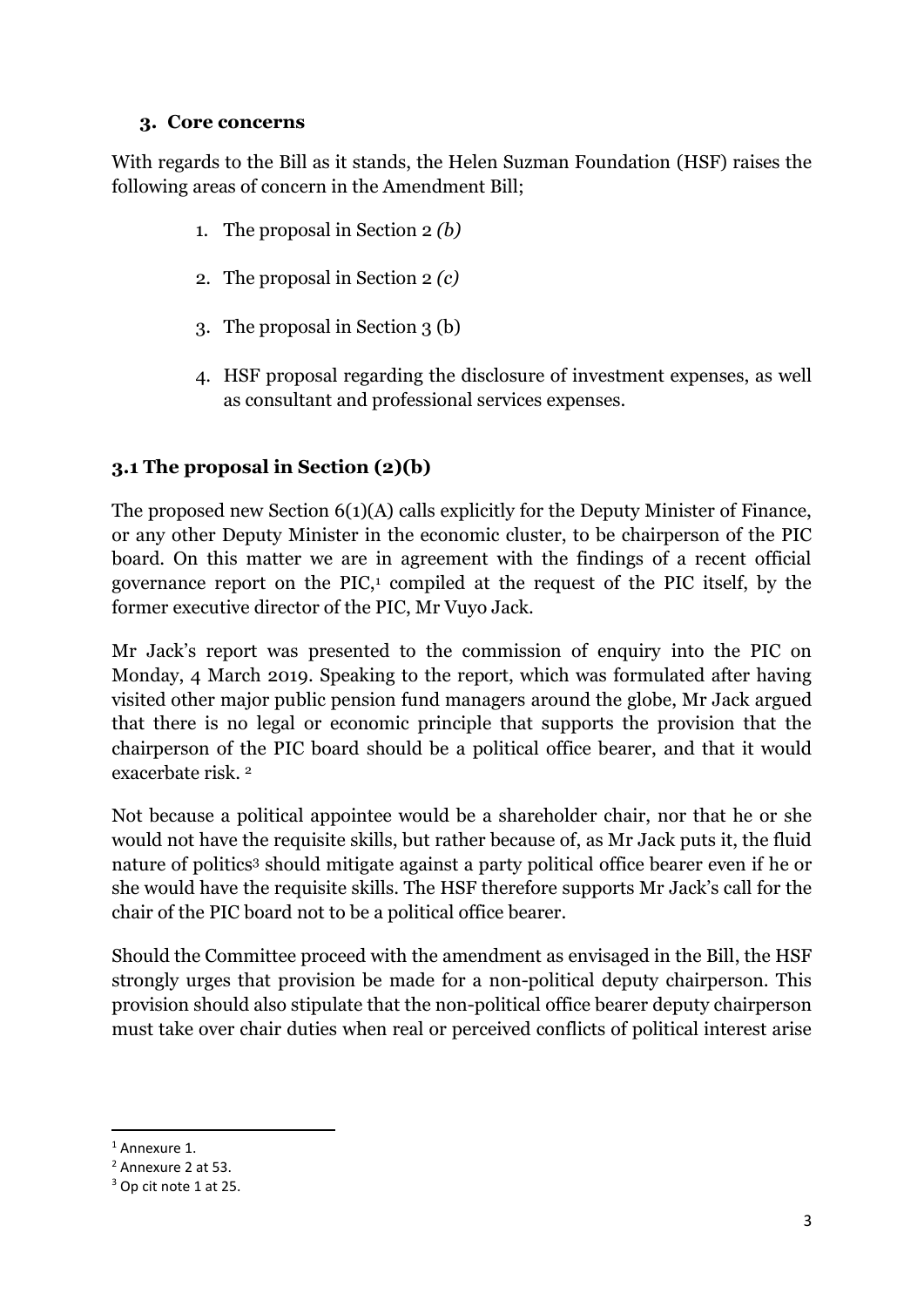for the political chairperson. Not only will this help to avoid conflicts of interest, but it will also ensure continuity should the political appointee be replaced.<sup>4</sup>

In line with the constitutional jurisprudence which the HSF has helped to develop over the last decade, it is vital that the senior members of the PIC board not only act in an independent way, but are seen to be acting in an independent way

This initiative will enhance the governance of the continent's most important fund manager.

# **3.2 The proposal in Section (2)(c)**

The proposed new Section 6(2) applies to the provisions of the Act that deal with the Minister of Finance's appointment of the PIC's board of directors reads as follows:

- 2. Section 6 of the principal Act is hereby amended—
	- $(c)$  by the substitution for subsection (2) of the following subsection:

| $(2)$ (a) The Minister must, when appointing [the board, have due 15<br>regard to the nominations submitted to him or her by the depositors] |    |
|----------------------------------------------------------------------------------------------------------------------------------------------|----|
| the ten non-executive members and the three executive members, do so                                                                         |    |
| in consultation with Cabinet, subject to paragraph $(b)$ .                                                                                   |    |
| $(b)$ The ten non-executive members must include—                                                                                            |    |
| a representative of the department;<br>(i)                                                                                                   | 20 |
| two representatives from the largest depositor;<br>(ii)                                                                                      |    |
| one representative from any other depositor whose assets under<br>(iii)                                                                      |    |
| management of the corporation constitute 10% or more; and                                                                                    |    |
| three representatives of registered trade unions—<br>(iv)                                                                                    |    |
| ( <i>aa</i> ) two of which must come from the trade union with the $\vert 25 \rangle$                                                        |    |
| majority of the members of the Government Employees                                                                                          |    |
| Pension Fund; and                                                                                                                            |    |
| (bb) one must come from any other trade union,                                                                                               |    |
| who are to be selected by the trade unions at the Public Service                                                                             |    |
| Co-ordinating Bargaining Council, referred to in section 35 of the 30                                                                        |    |
| Labour Relations Act, 1995 (Act No. 66 of 1995), based upon their                                                                            |    |
| proportional composition.";                                                                                                                  |    |
|                                                                                                                                              |    |

The amendment deals with the appointment of directors, and the omission removes the duty on the Minister to consider nominations submitted by depositors. We strongly urge that Committee retain the omitted part of the Section.

It is appropriate for the depositors to make nominations to the Minister regarding the appointment of board members given the mandate of the PIC.

**.** 

<sup>4</sup> Op cit note 3.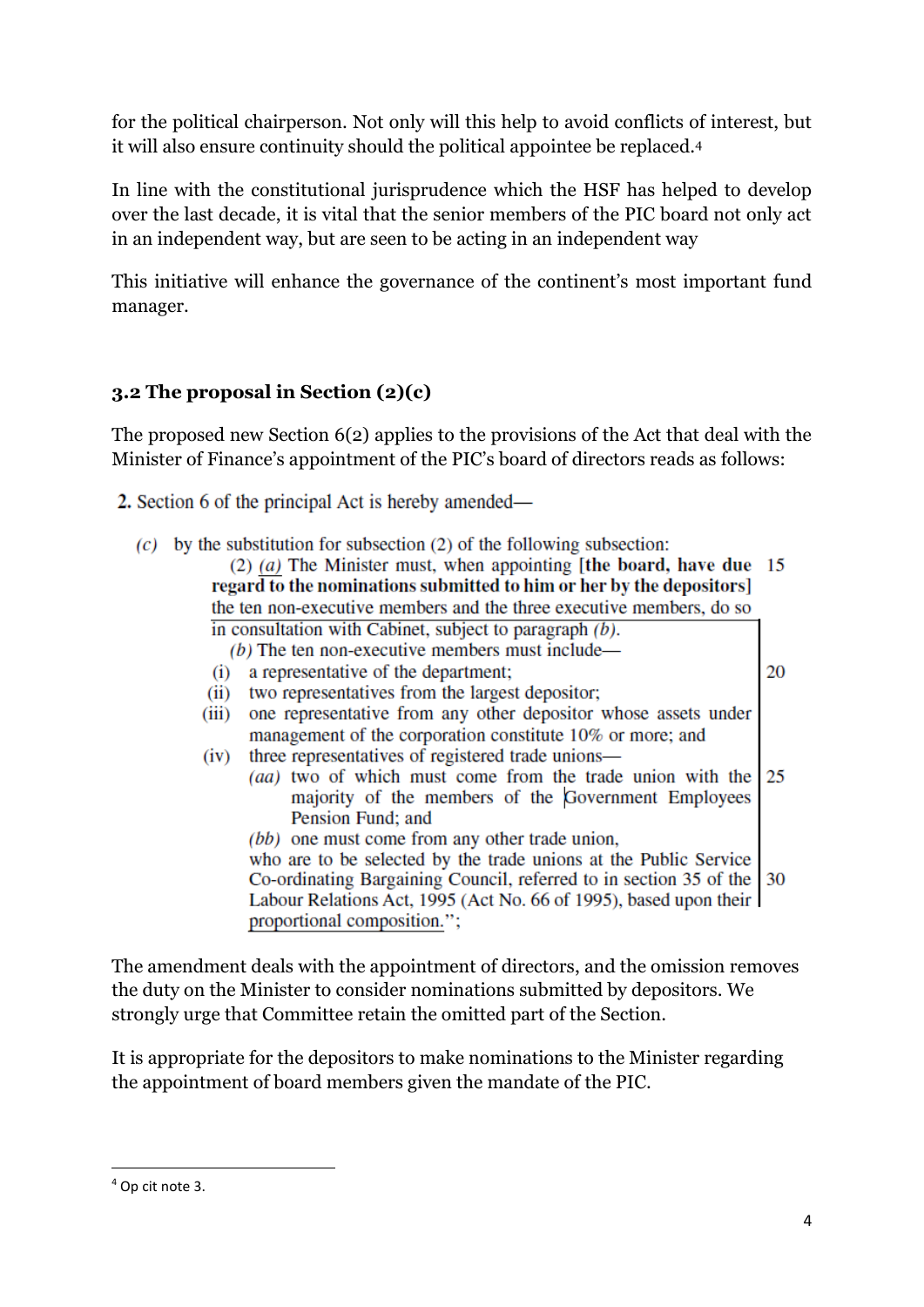# **3.3 The proposal in Section 3(b)**

This amendment seeks to create two-tiers of consideration that the PIC must undertake when making decisions about investments on behalf of depositors.

Our concern regarding this amendment is two-fold:

3.3.1 We suggest the following omission in 3(b) (this relates to a new section 10(4) in the principal Act):

## **[and in so doing, the corporation must, as far as possible, seek to invest to- … (h) prioritise investments in the Republic.]**

The section as amended should therefore read as follows:

*(4) For the purposes of subsection (3), the corporation must act in accordance with the instructions of the depositors.*

3.3.2 Our principle objection to the proposed 3(b) as worded is the equivalence between the instructions of depositors and external considerations, in some instances emanating from state objectives.

We caution that ascribing objectives to depositors through legislation, that do not arise directly from their instructions, creates the risk of depositors choosing a different asset manager to the PIC. The GEPF, for instance, is not obliged to use the PIC as its asset manager. The amendment therefore creates a disincentive for depositors to choose the PIC if they believe that their instructions may be circumscribed by the factors listed under 3(b).

Moreover, some of the factors such as (e), (f), and (g) are so vague and broad that, over and above the concern raised above, they would not assist the PIC in its decision making process. In addition, phrases such as "capacitated developmental State", and "transform the economy and society" are so vague as to create problems in interpreting legislation.

# **3.4 Disclosure of investment expenses, as well as consultant and professional services expenses**

The HSF proposes that provision be made for the mandatory disclosure of investment expenses, as well as consultant and professional services expenses.

Such a provision will:

• Bring the PIC's investment performance reporting standards closer into line with what can be described as best practice.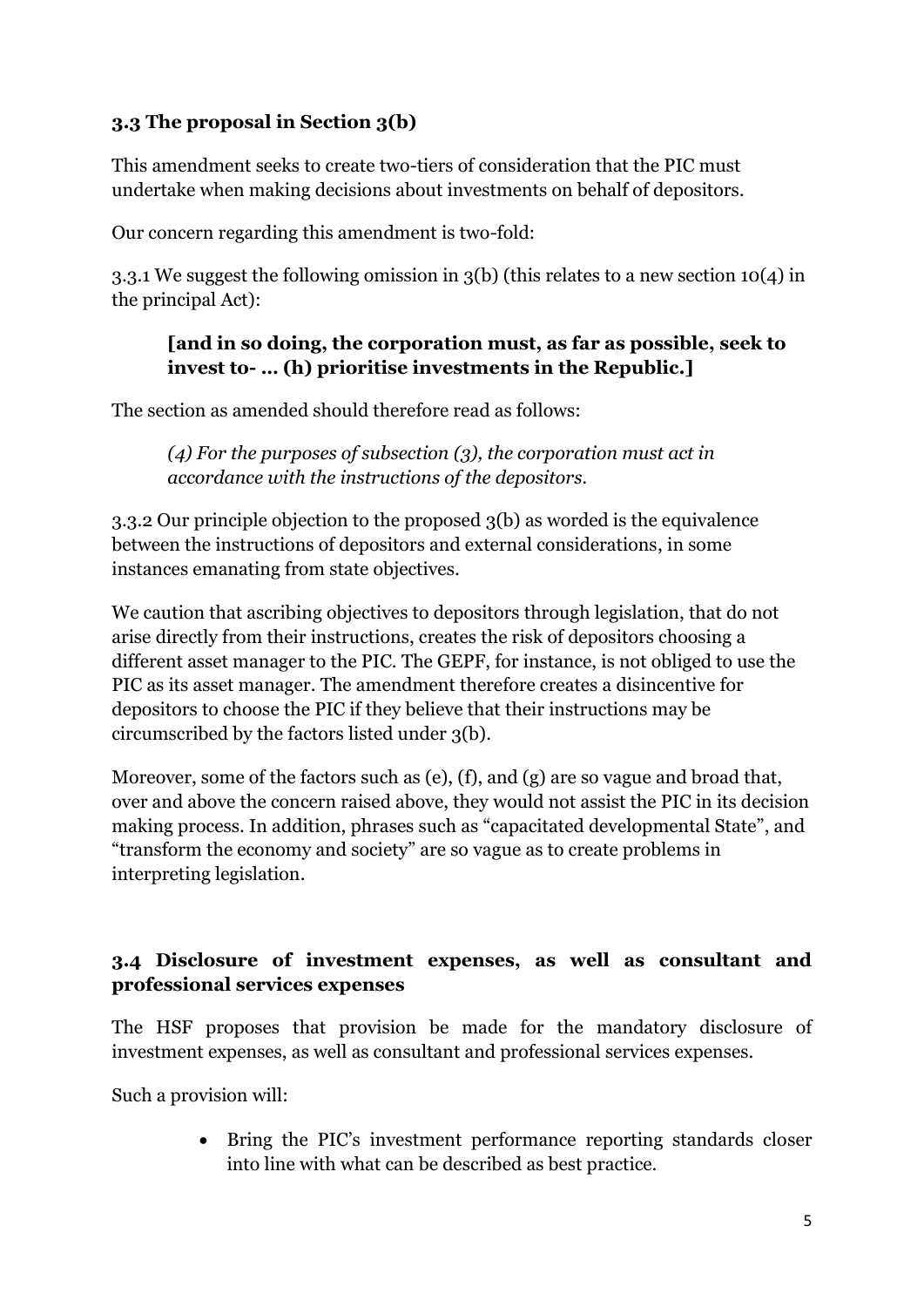- Help to bolster Parliament's oversight role.
- Improve public confidence in the parastatal.

Disclosures of this kind do occur in large public pension funds globally. In the United States for example, The California Public Employees' Retirement System, or CalPERS for short, is legally required to disclose investment expenses and related items. The statute laying down the rule reads as follows:

*As soon as practicable after the close of each fiscal year the board shall file with the Governor and the Legislature a report of its financial statements and investments for the fiscal year. The report shall be submitted in printed or electronic form and shall include, but not be limited to, each of the following:*

*(e) The use of outside investment advisers and managers, including costs and fees*. 5

If one looks at the CalPERS Annual Report,<sup>6</sup> which is freely available online for the public, itemised lists are set out regarding the total fees paid during the financial year to each and every fund manager that has done work on behalf of the parastatal.

The itemised lists include investment management fees, performance fees, other investment expenses as well as consultant and professional services expenses.

It is worth noting is that the consultant and professional services expenses also include a description of nature of the services rendered.

# **4. Conclusion**

While we support efforts to improve the Act, and by extension, the ability of the PIC to fulfil its mandate, our key concerns with the proposed amendments in this Bill can be summarised as follows:

- At all times, the PIC must act in accordance with its mandate which is primarily derived from the instructions of its depositors.
- Any broader considerations in so far as they concern social, economic or political objectives must always be balanced against the risk of decisions detrimentally affecting returns on investment.
- If the objectives described above are to be pursued, then these must be part of the instructions from depositors, as directives taken from elsewhere create the danger of depositors considering alternative asset managers.

1

<sup>5</sup> Annexure 3.

<sup>6</sup> Annexure 4 at 84 to 94.